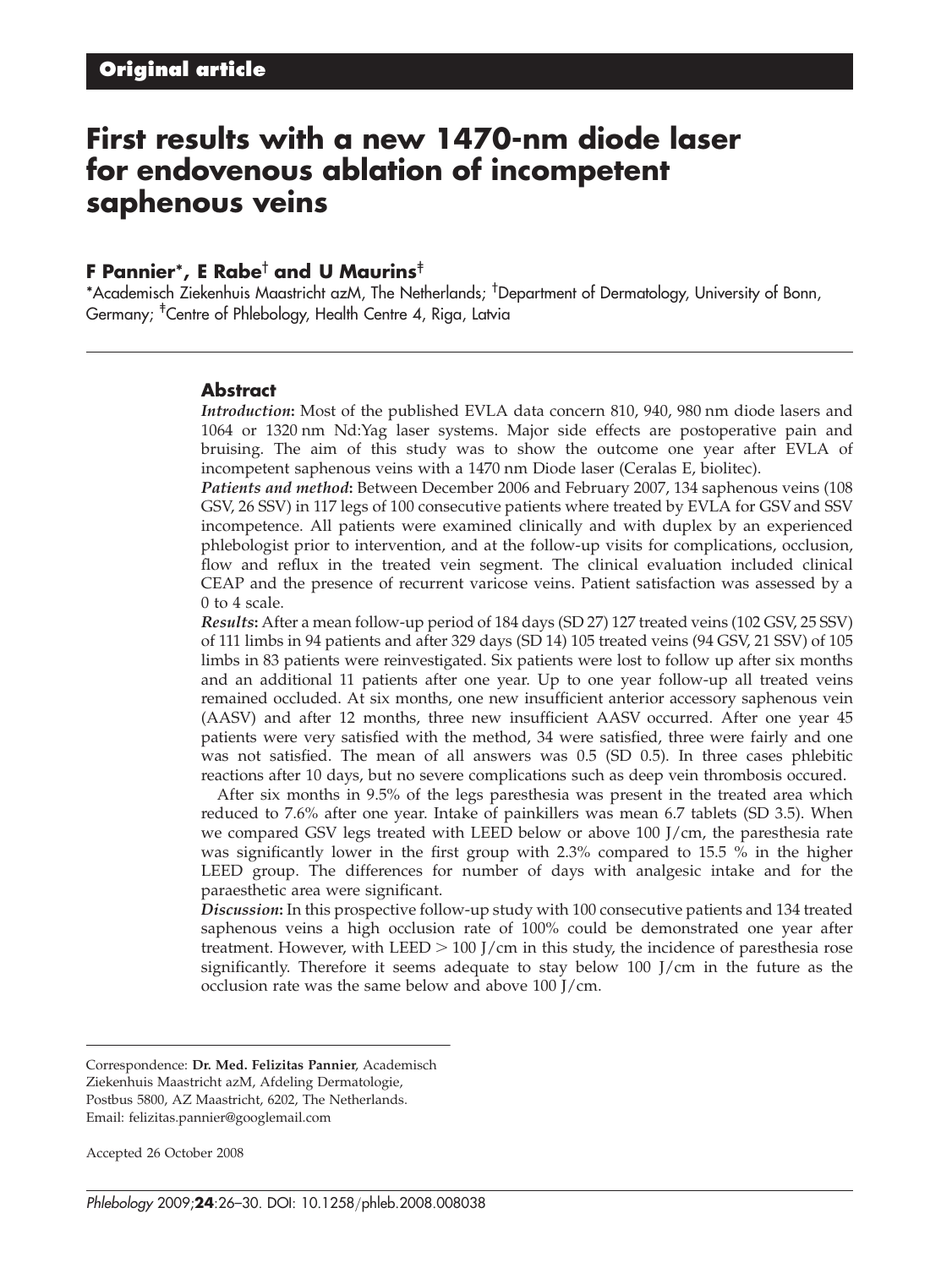Conclusion: EVLA of GSV and SSV with a 1470 nm diode laser is a minimally invasive, safe and efficient therapy option with a high success rate.

Keywords: EVLA; 1470 nm; great saphenous vein; diode laser; endovenous

#### Introduction

Chronic venous diseases are among the most common diseases in the western world. $1/2$  These result in ongoing symptoms such as a feeling of heaviness, tendency to swelling and pain in the legs, as well as in skin changes and even venous leg ulcers. In the Bonn Vein Study, we were able to show that the prevalence of varicose veins in the general population is 19.8% in men and 25.8% in women.<sup>3</sup> In recent years, minimally invasive procedures like radiofrequency ablation (RFA), endovenous laser ablation (EVLA) and foam sclerotherapy have enriched the range of therapy. $4-8$  Most of the published EVLA data concern 810-, 940-, 980-nm diode and 1064- or 1320-nm Nd:Yag laser systems. In most publications, the success rate after various follow-up observation times is  $90-100\%$ <sup>9-13</sup> Major side-effects are postoperative pain and bruising. Results after EVLA with 1320 nm showed good occlusion rates, and less bruising and less pain. Higher wavelengths, more specific for water than for blood might be useful.<sup> $14-17$ </sup> It is discussed whether these systems produce more direct damage to the venous wall and not indirectly by steam bubbles as demonstrated with the diode lasers of  $810-980$  nm.<sup>18</sup> In this study occlusion rate and clinical outcome one year after EVLA of incompetent saphenous veins with a new 1470-nm diode laser (Ceralas E, biolitec) was systematically assessed with a standardized protocol, which included both duplex ultrasound assessment and clinical features. This was an investigator-initiated study without industrial support.

## Patients and methods

Between December 2006 and February 2007, 117 legs in 100 consecutive patients attending the Health Center 4, Center of Phlebology in Riga, Latvia, where treated by EVLA for great saphenous vein (GSV) and small saphenous vein (SSV) incompetence. In some patients, GSV and SSV were treated in the same leg in the same session. This resulted in the treatment of 134 saphenous veins (108 GSV, 26 SSV). All patients agreed to be included in a follow-up study and for their data to be evaluated in accordance with the Declaration of Helsinki. We obtained permission from the ethics committee. Patient characteristics are presented in Table 1. All patients were examined clinically and with duplex by an experienced phlebologist, who was a member of the surgical equip prior to intervention, and at the follow-up visits for complications, occlusion, flow and reflux in the treated vein segments.

Duplex was performed in upright position. Flow was defined as being antegrade and could be triggered by manual compression of the leg. Reflux was defined as retrograde flow of  $>0.5$  s duration after a Valsalva manoeuvre concerning the proximal part of the vein or manual compression and decompression of the distal vein if more distal parts were involved. The entire treated vein and for diameter measurement, the sites 3 cm and 20 cm (SSV) or 25 cm (GSV) distally to the junction were assessed. Even a slight marginal flow or reflux with a largely closed vein was assessed as pathological. The entire deep venous system was checked for signs of deep venous thrombosis.

The clinical evaluation included preoperative clinical classification according to the clinical, aetiological, anatomical and pathological classification  $(CEAP)^{7-9}$ and the presence of recurrent varicose veins in the follow-up period. Recurrent varicose veins were defined as every subcutaneous varicosity of more

|  |  |  | <b>Table 1</b> Patient and treatment characteristics |
|--|--|--|------------------------------------------------------|
|--|--|--|------------------------------------------------------|

| Variable                              | Value                  |  |  |
|---------------------------------------|------------------------|--|--|
| Patients                              | 100                    |  |  |
| Legs                                  | 117                    |  |  |
| Veins                                 | 134                    |  |  |
| GSV                                   | 108                    |  |  |
| SSV                                   | 26                     |  |  |
| Side of the limb treated              | Left 59, right 58      |  |  |
| Gender                                | 82 women, 18 men       |  |  |
| Age (years), mean (range, SD)         | 45 (17–77, 12.6)       |  |  |
| CEAP classification per limb, $n$ (%) |                        |  |  |
| C <sub>2</sub>                        | 117 (100)              |  |  |
| C <sub>3</sub>                        | 62 (53)                |  |  |
| C4                                    | 26 (22)                |  |  |
| C6                                    | 2(2)                   |  |  |
| Ep                                    | 115 (98)               |  |  |
| Es                                    | 2(2)                   |  |  |
| As                                    | 117 (100)              |  |  |
| Ad                                    | 2(2)                   |  |  |
| TLA (mL) per limb, mean (range, SD)   | 732 (200-1700, 296)    |  |  |
| OP time (min) (ELT + phlebectomies),  | $43 \text{ min/leg}$ , |  |  |
| mean (range, SD)                      | $(20 - 95, 14.6)$      |  |  |
| LEED $(J/cm$ vein)                    |                        |  |  |
| GSV, mean (range, SD)                 | 107 (62.2-162.6, 22)   |  |  |
| SSV, mean (range, SD)                 | 129 (83.5–238.2, 31.9) |  |  |
| Follow-up (days), mean (range, SD)    | 333 (311-364, 14.1)    |  |  |
|                                       |                        |  |  |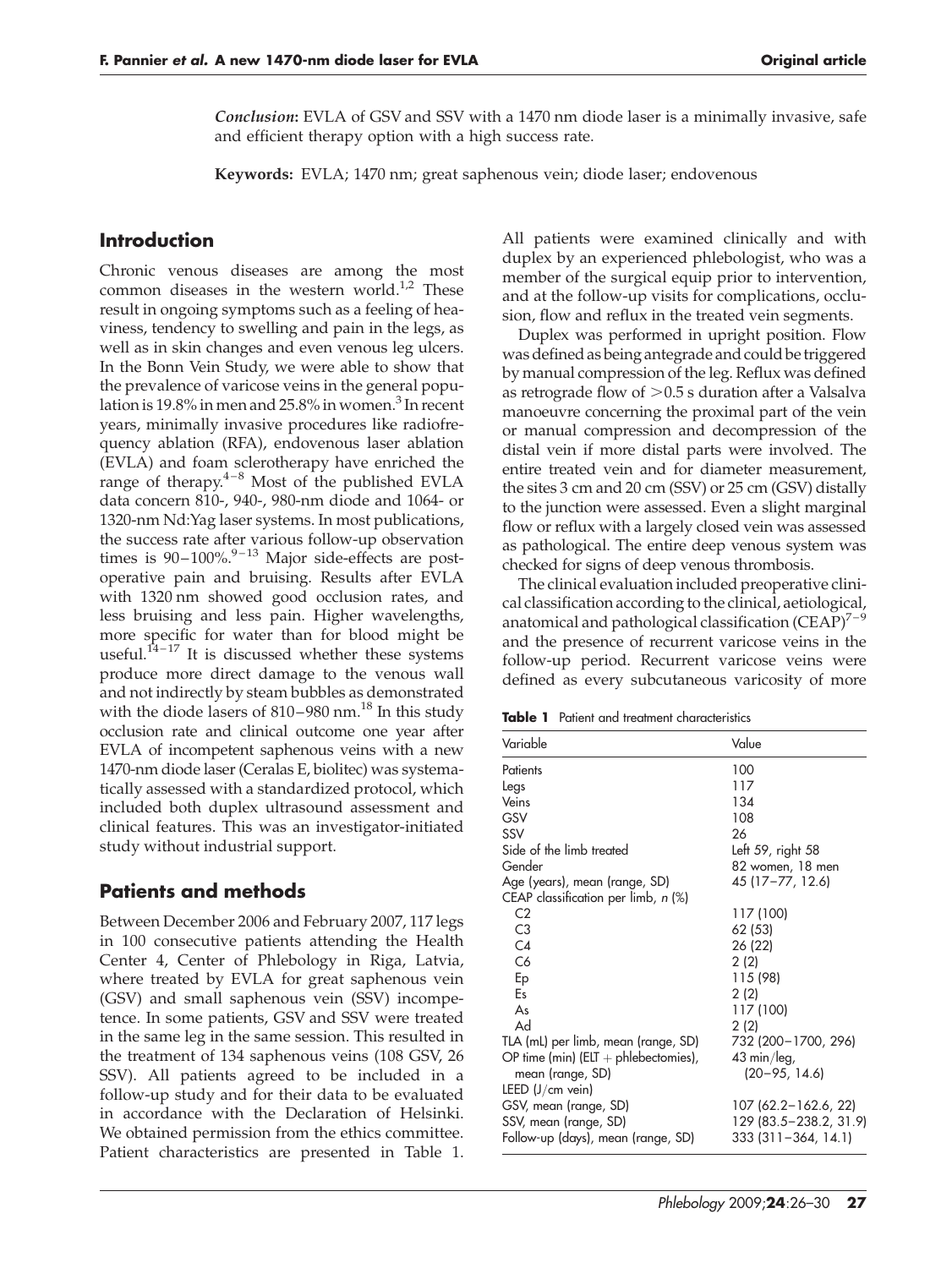than 3 mm in diameter in the treatment area, which occurred after the initial treatment. Patient satisfaction was assessed by a scale ranging from 0–4. The questions were: 'Are you satisfied with the method being used?' (0 = very satisfied; 1 = satisfied; 2 = fairly satisfied;  $3 = not$  satisfied;  $4 =$  extremely unsatisfied) and 'would you choose endovenous laser therapy again?' (0 = definitely; 1 = probably; 2 = don't know;  $3 =$  probably not;  $4 =$  definitely not).

EVLA was performed with a 1470 nm diode laser (Ceralas E, biolitec). The entire procedure was performed under duplex sonographic guidance (Micro-Maxx, SonoSite, Inc.) using tumescent local anaesthesia with 0.05% lidocain. The vein was punctured at the most distal point with valve insufficiency with an 18-gauge needle. A guide wire was placed below the saphenofemoral or saphenopopliteal junction and an angiography catheter was forwarded over the guide wire in Seldinger technique. The guide wire was replaced by a  $600 \mu m$  laser fibre. The tip of the laser fibre was positioned under duplex guidance 1-2 cm distal to the junction. The tumescent local anaesthesia was then applied perivenously under duplex guidance.

Laser treatment was carried out in a continuous mode with a power of 15 W. Eccentric compression with cotton wool rolls on the treated vein and 23-32 mmHg compression stocking were applied for 24 hours. On the following day, a 23– 32 mmHg compression stocking was recommended for one month. In addition, all patients were given a thromboembolism prophylaxis with low-molecular weight heparin for seven days. The patients were mobilized immediately after the intervention. Additional varices were treated by phlebectomies in the same session in 97.4% of cases. The NSAID Mesulid, 100 mg twice daily, was prescribed for five days to be taken in the case of postoperative pain.

Postinterventional checkups took place one and 10 (T1 and T10) days after intervention for immediate results and complications, and thereafter at one, six and 12 months.

## **Statistics**

For statistical evaluation of data, we used Fisher's t-test.

# **Results**

## Follow-up data

After a mean follow-up period of 186 days (SD 27.0), 127 treated veins (102 GSV, 25 SSV) of 111 limbs in 94 patients were reinvestigated. After a mean follow-up period of 333 days (SD 14.1), the last follow-up visit of the remaining 105 treated veins (94 GSV, 21 SSV) of 105 limbs in 83 patients was performed. Six patients were lost to follow-up after six months and additional 11 patients after one year (Table 2).

## Linear endovenous energy density

We used an average linear endovenous energy density (LEED) for the GSV of 107 J/cm vein with a minimum of 62.2 J/cm and a maximum of 162.6 J/cm (SD 22). For the SSV, the average LEED was 129 J/cm vein with a minimum of 83.5 J/cm and a maximum of 238.2 J/cm (SD 31.9).

# Occlusion and reflux

In all cases, reflux was initially completely eliminated with EVLA. Up to one year follow-up, all treated veins remained occluded and no new reflux in the treated segments occurred.

#### Recurrent varicose veins

Six months after the initial treatment, one new insufficient anterior accessory saphenous vein (AASV) and after 12 months, three new insufficient AASV occurred.

## Compression treatment

Compression stockings were worn for a mean of 55 days (SD 45). The shortest period was 20 days, the longest 182 days.

## Subjective assessment of treatment by patients

After six months, 46 patients were very satisfied with the method, 39 were satisfied, seven were fairly satisfied and two were not satisfied. The mean of all answers was 0.6 (SD 0.6) on the scale from 0-4. After one year, 45 patients were very satisfied with the method, 34 were satisfied, three were

Table 2 Patients, limbs and veins controlled at follow-up

| Variable                      | Day<br>0 | Day<br>one | Day<br>10 | One<br>month | Six<br>months | One<br>year |
|-------------------------------|----------|------------|-----------|--------------|---------------|-------------|
| Patients                      | 100      | 100        | 100       | 100          | 94            | 83          |
| Patients lost to<br>follow-up |          | 0          | 0         | 0            | 6             | 17          |
| Limbs lost to<br>follow-up    |          | $\Omega$   | ∩         | 0            | 6             | 18          |
| Limbs at risk                 | 117      | 117        | 117       | 117          | 111           | 99          |
| Veins at risk                 | 134      | 134        | 134       | 134          | 127           | 105         |
| <b>Treated GSV</b>            | 108      | 108        | 108       | 108          | 102           | 94          |
| <b>Treated SSV</b>            | 26       | 26         | 26        | 26           | 25            | 21          |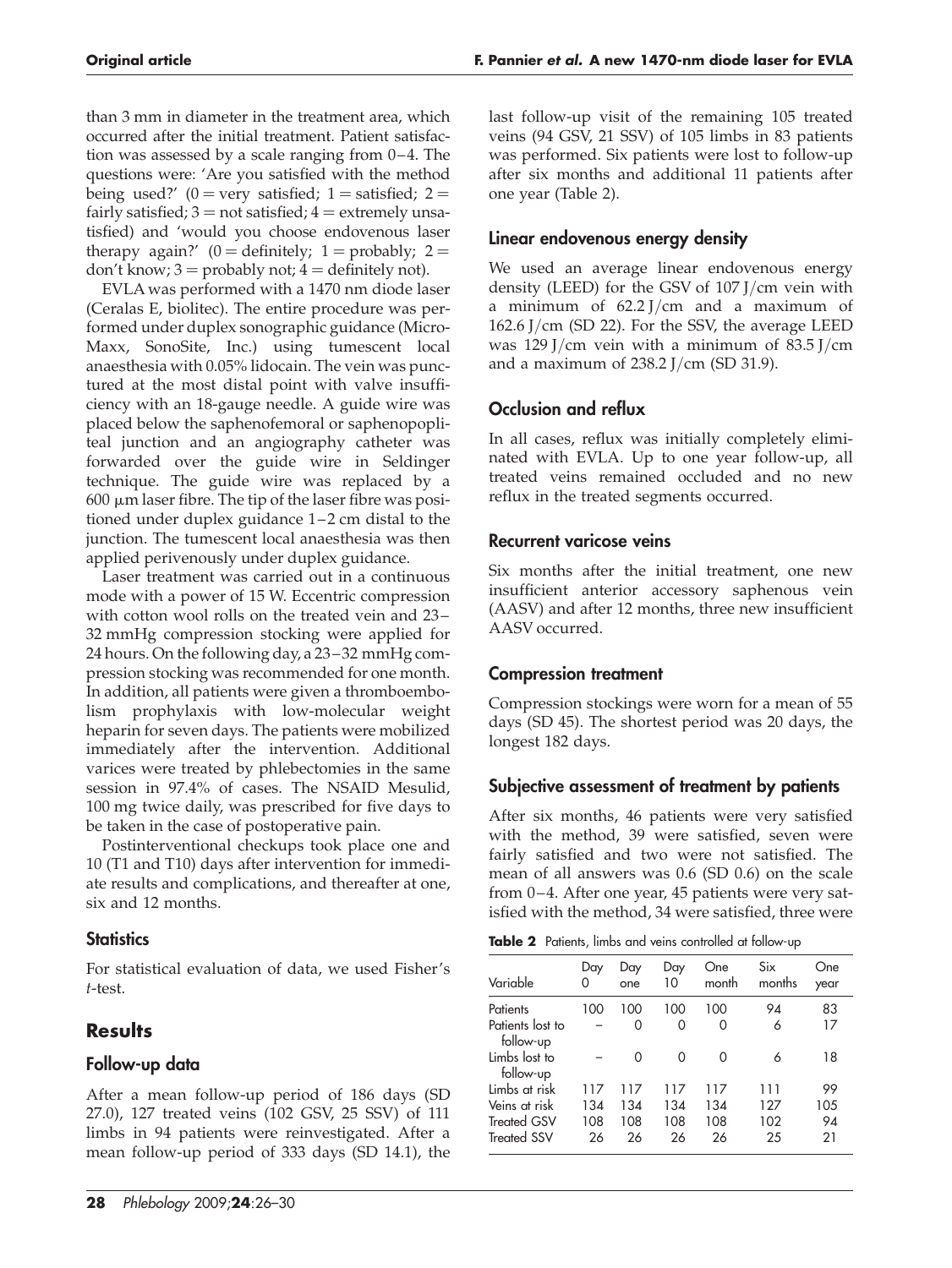fairly satisfied and one was not. The mean of all answers was 0.5 (SD 0.5).

In response to the question: 'Would you choose endovenous laser therapy again?' after six months 52 patients said that they definitely would, 33 said probably yes, six did not know, one answered that he probably would not and two definitely would not chose EVLA again. After one year, 48 patients answered definitely, 25 said probably yes, nine did not know and one would probably not choose EVLA again.

#### Return to daily activities

The patients returned to daily activities after an average of 1.7 days (SD 1.3).

#### Complications and side-effects

Severe complications such as deep venous thrombosis (DVT), pulmonary embolism, skin burns, motor nerve lesions or the formation of arteriovenous fistula did not occur in any of the 117 legs treated. In three cases phlebitic reactions occurred in the region of the treated vein after 10 days (2.2%).

After six months, in 9.5% of the legs paraesthesia was present in the treated area but this reduced to 7.6% after one year. After six months, the paraesthetic area measured between  $1.5 \text{ cm}^2$  and  $96 \text{ cm}^2$ with a mean of  $6.2 \text{ cm}^2$  (SD 18.8).

#### Pain

Intake of painkillers ranged between 0 (1 patient) and 21 (1 patient) tablets with a mean of 6.7 tablets (SD 3.5). Despite this, pain in the area of treatment developed in 33 patients and lasted between one and 14 days with a mean of 2.5 days (SD 4.2).

## LEED and pain

When we compared GSV legs treated with LEED below or above 100 J/cm, the paraesthesia rate was significantly lower in the first group with 2.3% compared with 15.5% in the higher LEED group (Table 3). The differences between the two groups for number of days with analgesic intake and for the paraesthetic area were significant ( $P < 0.05$ ). Because of the smaller number of treated veins, these differences were not calculated for the SSV.

# **Discussion**

In the available literature, high success rates after EVLA was reported.<sup>14,20-23</sup> The laser systems with 1320 nm and 1470 nm wavelengths have their main absorption in water. $14$  It was discussed that they have a more specific, direct effect on the venous wall. With the 1320 nm Nd:Yag system, a high effec-

Table 3 Comparison between GSV legs treated below and above 100 J/cm LEED (SD = standard deviation,  $ns = not$  significant,  $LEED = linear endovenous energy density)$ 

| 87.7, 62.2-<br>99.8 (9.8)      | 123.2, 100.9-<br>162.5 (15.9) | Significance                        |
|--------------------------------|-------------------------------|-------------------------------------|
| Treated GSV, n 44              | 58                            |                                     |
|                                | 2,6, (4.3)                    | ns                                  |
| Analgesics 6,7, (3)            | 6,9, (3.2)                    | $<$ 0,05                            |
| 0,4, (2.3)                     | 9,6, (2.6)                    | 0,015                               |
| $1(2,3\%)$                     | 9(15.5%)                      |                                     |
| To start again $1,9$ , $(2.4)$ | 1,7, (1.9)                    | ns                                  |
| 0,8, (0.7)                     | 0,5, (0.3)                    | 0,05                                |
| 0.7, (0.9)                     | 0,5, (0.7)                    | ns                                  |
|                                | Pain days 2,4, (4.2)          | LEED $< 100$ J/cm LEED $> 100$ J/cm |

tivity, and less post-treatment pain and bruising have been reported.<sup>15-17</sup> No published data concerning the 1470 nm laser was available up to now.

In this prospective follow-up study with 100 consecutive patients and 134 treated saphenous veins, an occlusion rate of 100% could be demonstrated one year after treatment. This was reached with a high mean LEED of more than 100 J/cm vein. Our patients did not experience any serious complications, such as DVT, pulmonary embolism or skin burns. In the literature, the average rate of DVT after EVLA of saphenous veins is  $\leq 1\%$ .<sup>23</sup> However, individual cases of asymptomatic in-grown thrombi at the level of the junction have been reported. $22,24$  Even after stripping, asymptomatic DVT was detected in up to 5.3% of cases.<sup>25</sup> In contrast to most centres, our patients were given lowmolecular weight heparin prophylaxis for seven days. Three cases of phlebitic reaction occurred within 10 days. The paraesthesia rate of 9.5% after six months reduced to 7.6% after one year. In the literature, similar rates were reported for the 810–980 nm lasers.<sup>23</sup> Phlebectomies were performed in the majority of cases as well in the thigh as in the calf. This may have influenced postoperative pain, bruising and paraesthesia.

The reported recurrence rates after EVLA depend on the LEED used and on concomitant treatment of non-saphenous varices.<sup>26,27</sup> Min<sup>10</sup> was able to show that the recurrence rate after two years was  $<10\%$ . Proebstle *et al.*<sup>28</sup> showed that after EVLA with low energy density, worse results and more relapses could be expected than with higher energy doses.